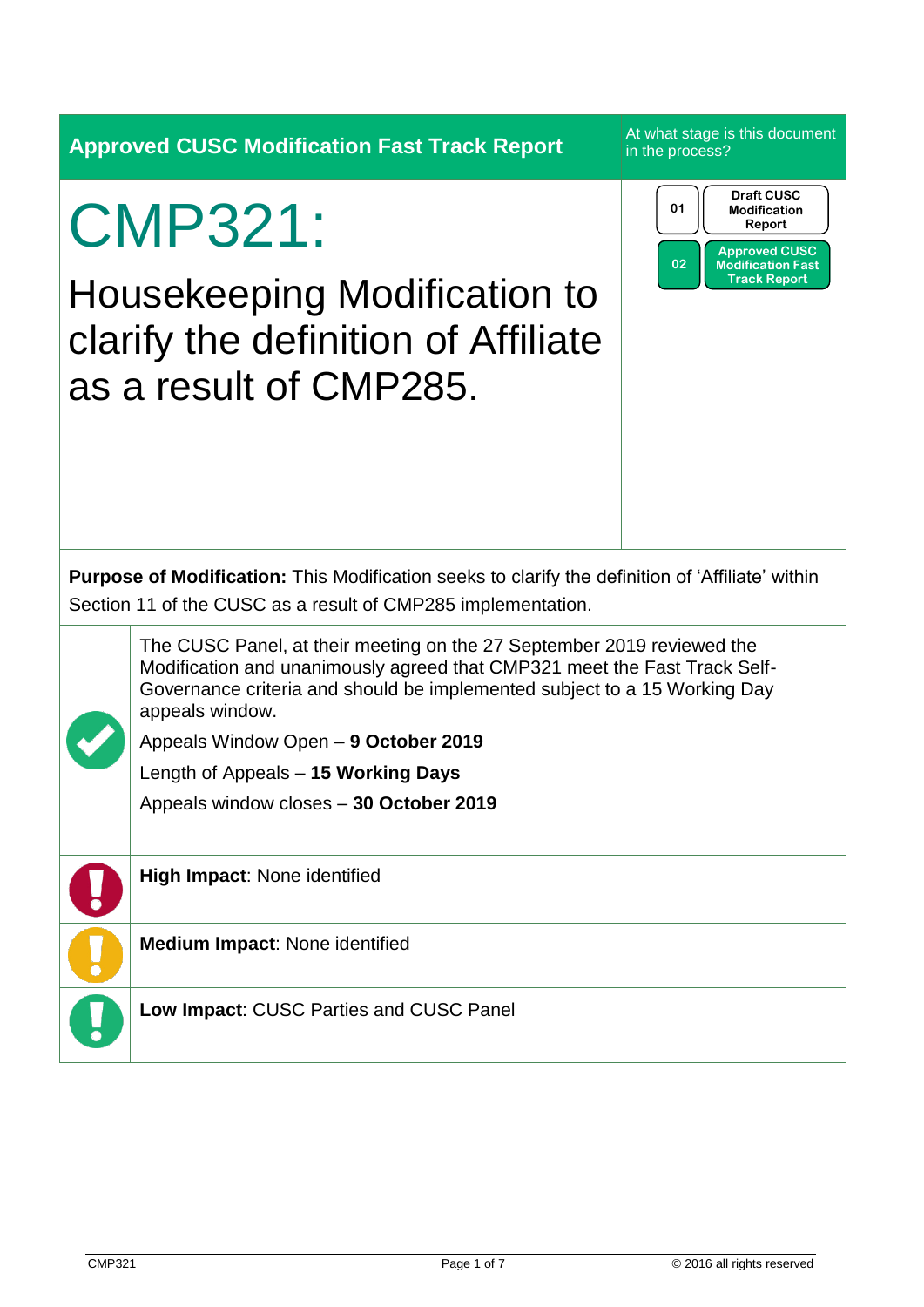## **Contents**

- **1 Summary 4**
- **2 Governance 4**
- **3 Why Change? 5**
- **4 Code Specific Matters 5**
- **5 Solution 5**
- **6 Impacts & Other Considerations 5**
- **7 Relevant Objectives 6**
- **8 Implementation 7**
- **9 Appeals 7**
- **10 Legal Text 7**
- **11 Annex 1 – Ofgem decision letter on CMP285 7**

### **Timetable**

| The Code Administrator recommends the following timetable:           |                      |  |  |  |
|----------------------------------------------------------------------|----------------------|--|--|--|
| Draft Fast Track Self- Governance Report issued to<br>the CUSC Panel | 19 September<br>2019 |  |  |  |
| Draft Fast Track Self-Governance Report presented<br>to Panel        | 27 September<br>2019 |  |  |  |
| <b>Modification Panel decision</b>                                   | 27 September<br>2019 |  |  |  |
| Appeals Window closes (15 Working Days)                              | 30 October 2019      |  |  |  |
| Decision implemented in CUSC                                         | 12 November<br>2019  |  |  |  |
|                                                                      |                      |  |  |  |

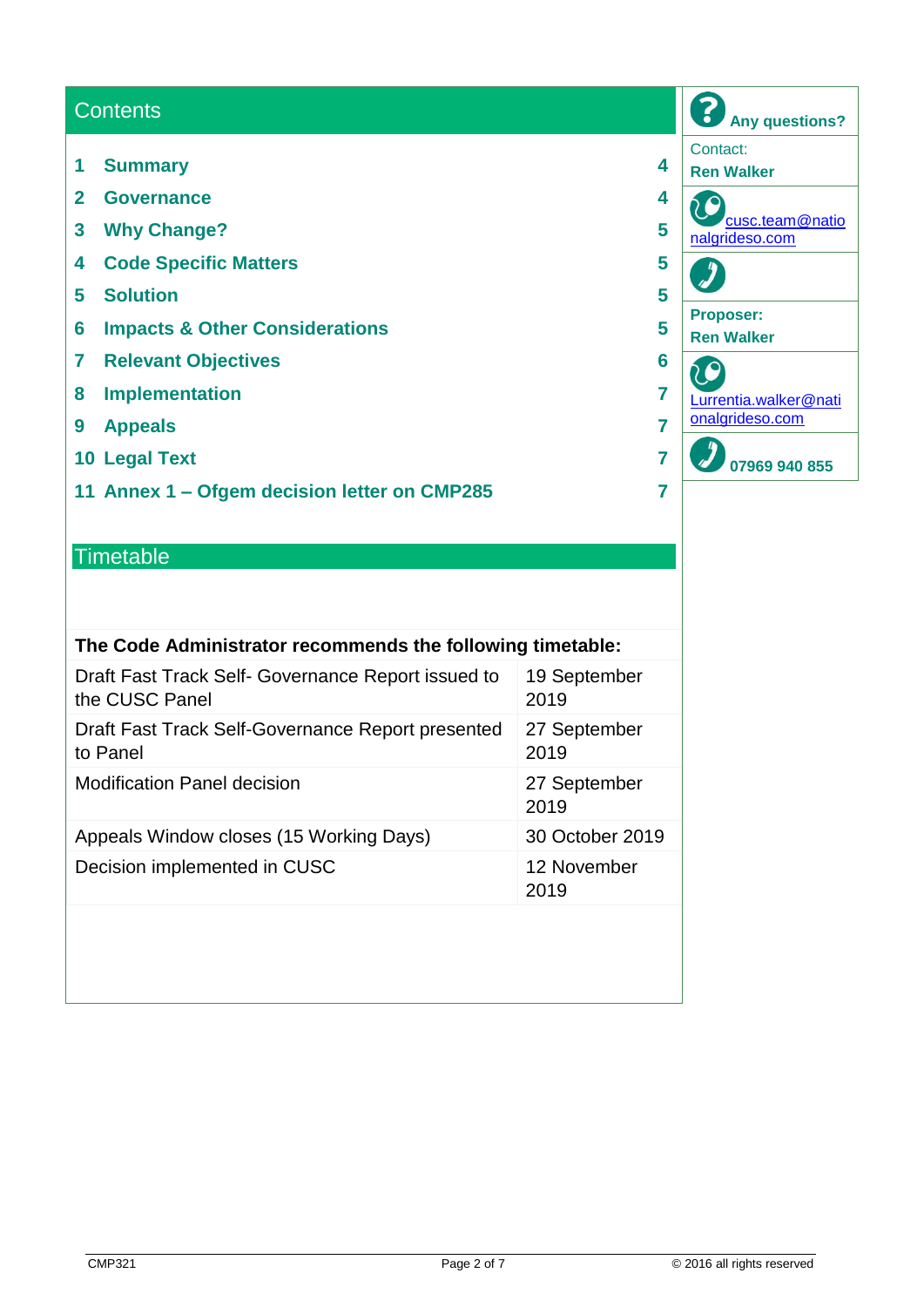Proposer Details

| <b>Details of Proposer:</b><br>(Organisation Name)<br>Capacity in which the CUSC<br>Modification Proposal is being<br>proposed:<br>(i.e. CUSC Party, BSC Party or                                   | <b>Ren Walker</b><br><b>National Grid Electricity System Operator</b>                                                                                 |
|-----------------------------------------------------------------------------------------------------------------------------------------------------------------------------------------------------|-------------------------------------------------------------------------------------------------------------------------------------------------------|
| "National Consumer Council")<br><b>Details of Proposer's</b><br><b>Representative:</b><br>Name:<br>Organisation:<br>Telephone Number:<br>Email Address:                                             | <b>Ren Walker</b><br>Code Administrator, National Grid Electricity<br><b>System Operator</b><br>07976 940 855<br>Lurrentia.walker@nationalgrideso.com |
| <b>Details of Representative's</b><br>Alternate:<br>Name:<br>Organisation:<br>Telephone Number:<br>Email Address:<br>Attachments (Yes/No): No<br>If Yes, Title and No. of pages of each Attachment: | Joseph Henry<br>Code Administrator, National Grid Electricity<br><b>System Operator</b><br>Joseph.Henry2@nationalgrideso.com                          |

# Impact on Core Industry Documentation



This Modification Proposal has no impact on core Industry documentation.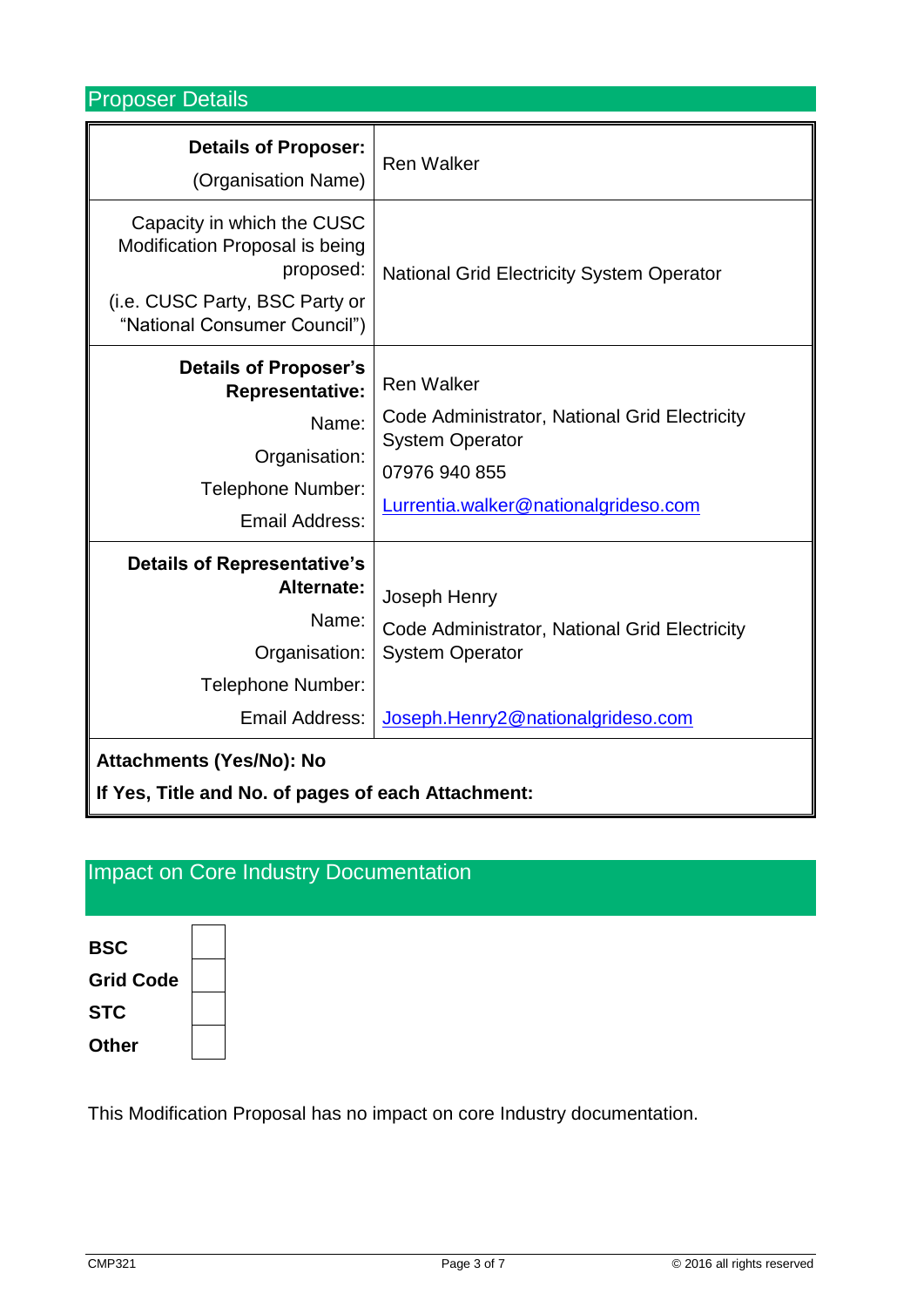## **1 Summary**

## **Defect**

The Authority, when making its decision to approve the implementation of CMP285 ' CUSC Governance Reform – Levelling the Playing Field', WACM1 – Grouping votes, alternates, and transparency proposals, noted that the definition of Affiliate in Section 11 (Interpretations and Definitions) of the CUSC needs to be modified to make it clear that it applies to Users for the purposes of the definition of Voting Group, as referred to in Annex 8A.

## **What**

CMP285 'CUSC Governance Reform – Levelling the Playing Field' was raised to reform CUSC governance to enhance the independence and diversity of Panel members and ensure wider engagement from CUSC signatories. On the 4 July 2019, the Authority directed that CMP285 'CUSC Governance Reform – Levelling the Playing Field', WACM1 – Grouping votes, alternates, and transparency proposals, should be implemented on 5 July 2019 but noted that the definition of Affiliate needed clarifying using a Fast- Track Self-Governance Modification.

## **Why**

Ofgem, in their CMP285 decision letter, directed that a Fast-Track Self-Governance Modification is raised to clarify the definition of Affiliate in Section 11 of the CUSC. The CMP285 decision letter can be found in Annex 1 of this document and via the following link:

[https://www.nationalgrideso.com/codes/connection-and-use-system-code](https://www.nationalgrideso.com/codes/connection-and-use-system-code-cusc/modifications/cusc-governance-reform-leveling-playing)[cusc/modifications/cusc-governance-reform-leveling-playing](https://www.nationalgrideso.com/codes/connection-and-use-system-code-cusc/modifications/cusc-governance-reform-leveling-playing)

### **How**

It is proposed that a Fast Track Self-Governance Modification is raised to amend the definition of Affiliate in Section 11 'Interpretations and Definitions' of the CUSC.

## **2 Governance**

The CUSC Panel, at their meeting on the 27 September 2019 reviewed the Modification and unanimously agreed that CMP321 meet the Fast Track Self-Governance criteria and should be implemented subject to a 15 Working Day appeals window.

The Proposer recommends that this Modification follows the Fast Track Self-Governance procedure as directed by the Authority in their decision letter as the changes meet the required criteria as the Modification is required as a result of factual change, including but not limited to:

iv) Updating out of date references to other documents or paragraphs.

The Self- Governance criteria is met as the modification is unlikely to discriminate between different classes of CUSC Parties and is unlikely to have a material effect on: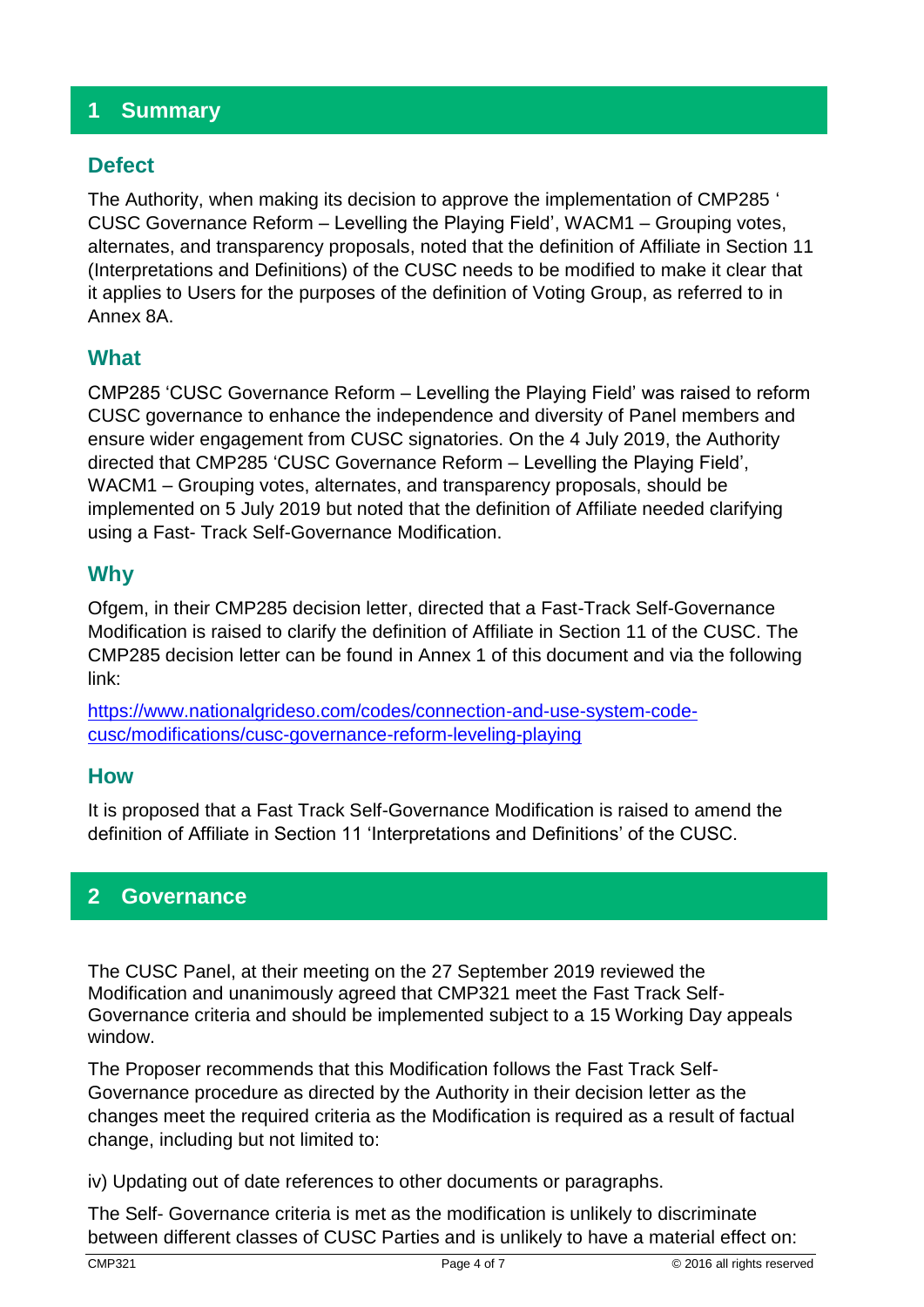- i) Existing or future electricity customers;
- ii) Competition in the generation, distribution, or supply of electricity or any commercial activities connected with the generation, distribution or supply of electricity,
- iii) The operation of the National Electricity Transmission System
- iv) Matters relating to sustainable development, safety or security of supply, or the management of market or network emergencies
- v) The CUSC's governance procedures or the CUSC's modification procedures

For information, Fast Track Self- Governance – Guidance

- Rectify internal inconsistences
- Remove outdated (or redundant) information;
- Correct typographical errors in the CUSC; or
- Further development / detail existing processes or code arrangements (without introducing new requirements upon code parties which significantly impact business practices or systems).

## **3 Why Change?**

CMP321 will correctly reflect the changes required under CMP285 decision letter to Section 11 'Interpretations and Definitions' of the CUSC*.* 

## **4 Code Specific Matters**

### **Technical Skillsets**

Not required.

### **Reference Documents**

Ofgem decision letter on CMP285 'Levelling the Playing Field – CUSC Governance Reform'<https://www.nationalgrideso.com/document/147216/download>

## **5 Solution**

It is proposed that the definition of Affiliate in Section 11 of the CUSC is modified as directed in the CMP285 decision letter.

### **6 Impacts & Other Considerations**

## **Does this modification impact a Significant Code Review (SCR) or other significant industry change projects, if so, how?**

This Modification has no impact on the Significant Code Review (SCR) or other significant industry change projects.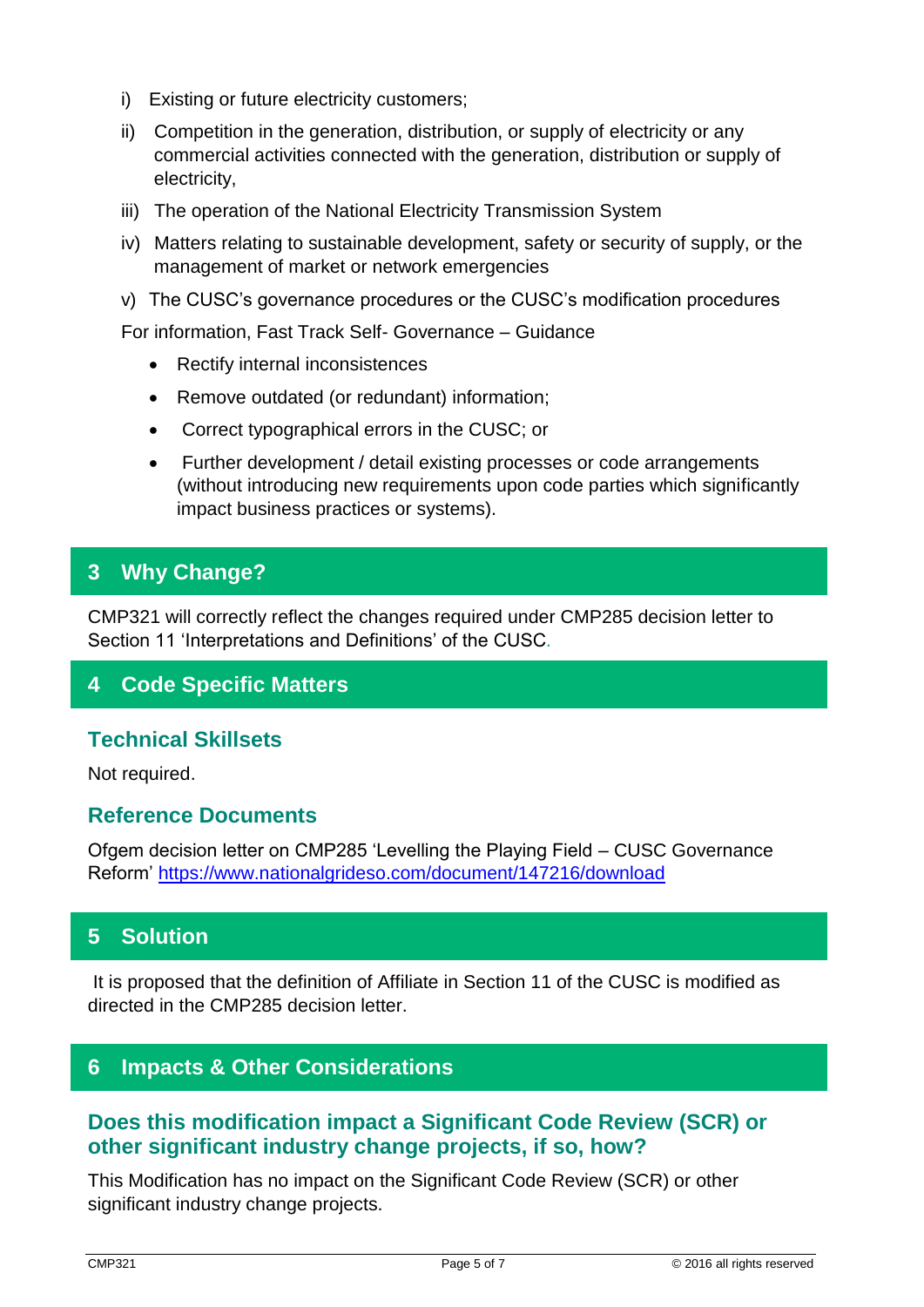# **Consumer Impacts**

This Modification has no material impact on consumers.

# **7 Relevant Objectives**

# Impact of the modification on the Applicable CUSC Objectives (Standard):

| <b>Relevant Objective</b>                                                                                                                                                                                              | Identified impact |  |  |
|------------------------------------------------------------------------------------------------------------------------------------------------------------------------------------------------------------------------|-------------------|--|--|
| (a) The efficient discharge by the Licensee of the obligations<br>imposed on it by the Act and the Transmission Licence;                                                                                               | <b>None</b>       |  |  |
| (b) Facilitating effective competition in the generation and<br>supply of electricity, and (so far as consistent therewith)<br>facilitating such competition in the sale, distribution and<br>purchase of electricity; | <b>None</b>       |  |  |
| (c) Compliance with the Electricity Regulation and any<br>relevant legally binding decision of the European<br>Commission and/or the Agency *; and                                                                     | None              |  |  |
| (d) Promoting efficiency in the implementation and<br>administration of the CUSC arrangements.                                                                                                                         | Positive          |  |  |
| *Objective (c) refers specifically to European Regulation 2009/714/EC. Reference to the<br>Agency is to the Agency for the Cooperation of Energy Regulators (ACER).                                                    |                   |  |  |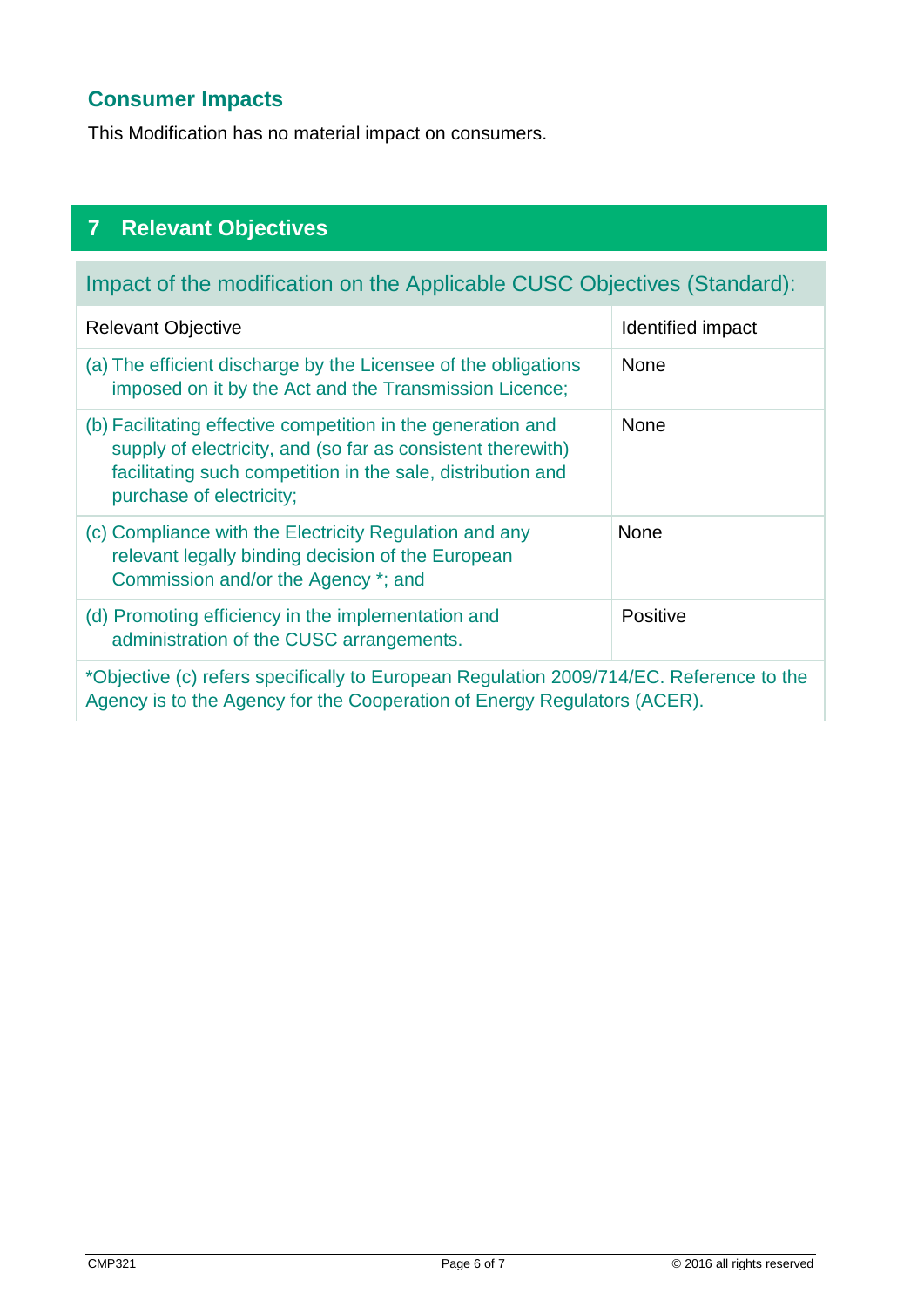The Proposer believes that this change will better facilitate relevant objective (d).

## **8 Implementation**

. It is proposed that the CMP321 Fast Track Self- Governance Proposal is implemented 10 Working days after the appeals window closes, providing no objections have been raised.

The proposed implementation date is 12 November 2019.

## **9 Appeals**

If you wish to raise an appeal, please email the CUSC Panel Secretary at [CUSC.Team@nationalgrideso.com,](mailto:CUSC.Team@nationalgrideso.com) with an explanation as to why you believe that the CUSC Modification Fast Track Proposal does not meet the Fast Track Self – Governance criteria by 29 October 2019.

The approved CUSC Modification Fast Track Self- Governance Modification will not be implemented if an appeal is received.

The CUSC Panel Secretary will notify the CUSC Panel, the Authority and CUSC Parties if an objection is received.

# **10 Legal Text**

*Section 11 – Interpretations and Definitions* 

 "**Affiliate**" in relation to **The Company** (and in relation to Paragraphs 3.6.9.8, 6.14, 8A.3.1.2 and 8A.4.2.2, any **User**) means any holding company or subsidiary of **The Company** (or the **User** as the case may be) or any subsidiary of a holding company of **The Company** (or the **User** as the case may be), in each case within the meaning of sections 736, 736A and 736B of the Companies Act 1985 as substituted by section 144 of the Companies Act 1989;

## **11 Annex 1 – Ofgem decision letter on CMP285**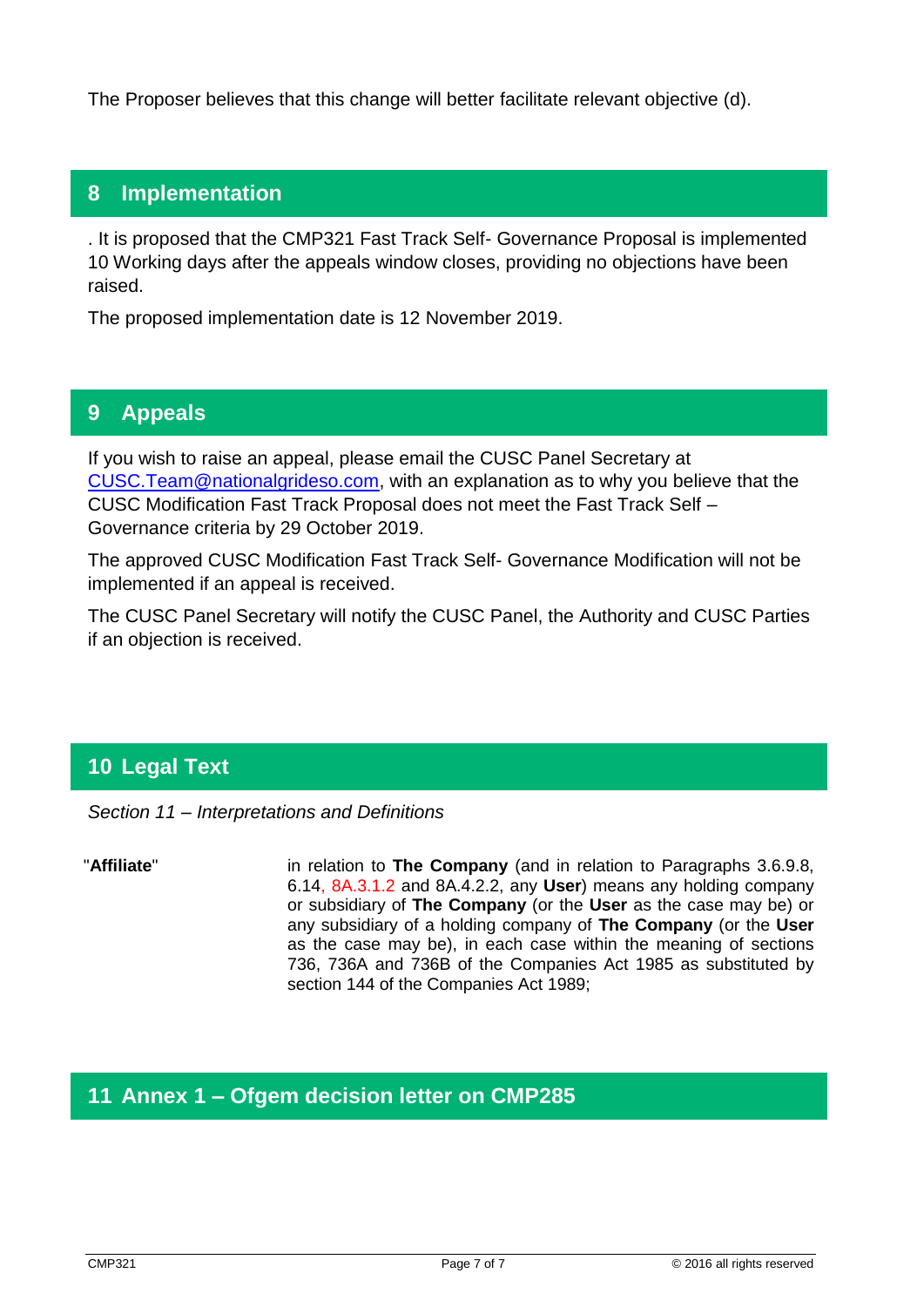

| Modification proposal:      | <b>Connection and Use of System Code (CUSC) CMP285:</b><br><b>CUSC Governance Reform - Levelling the Playing Field</b><br>(CMP285) |                                                                                                                        |             |  |
|-----------------------------|------------------------------------------------------------------------------------------------------------------------------------|------------------------------------------------------------------------------------------------------------------------|-------------|--|
| Decision:                   | The Authority <sup>1</sup> directs that CMP285 WACM1 be made <sup>2</sup>                                                          |                                                                                                                        |             |  |
| Target audience:<br>parties |                                                                                                                                    | National Grid Electricity System Operator Limited (NGESO),<br>Parties to the CUSC, the CUSC Panel and other interested |             |  |
| Date of publication:        | 4 July 2019                                                                                                                        | Implementation<br>date:                                                                                                | 5 July 2019 |  |

### **Background**

The CUSC panel make up includes a Panel Chair, a consumer representative and not more than seven representatives of Users.<sup>3</sup> The process for Users to elect Panel members is set out at Annex 8A<sup>4</sup> of Section 8 of the CUSC. This process allows each User to submit one voting paper in support of a User candidate. The seven candidates with the highest number of votes are elected as a User Panel member and the next five elected as Alternate members. Appointment as a User Panel member is for two years.

Concerns have been raised that the current CUSC panel composition and voting process could be viewed as not delivering a Panel that represents all CUSC parties. For example, larger companies are able to cast more than one vote due to their subsidiaries also being CUSC parties, which it has been argued could appear to give them greater influence over the voting outcome compared to other parties. There is also a concern that smaller parties are not exercising their right to vote.

Concerns have also been expressed related to transparency, as no detail or summary of the CUSC Panel election is available to industry parties after the conclusion of the election process.

#### **The modification proposal**

 $\overline{a}$ 

UK Power Reserve (the Proposer) raised CMP285 with the Panel on 28 July 2017. CMP285 aims to reform the CUSC governance arrangements to enhance the independence and diversity of panel members and ensure wider engagement from CUSC signatories.

The Proposer's solution consists of the following:

 Grouping votes: CUSC signatories to be grouped under each parent company and limiting the number of votes that a parent company can cast to a maximum of four.

 $<sup>1</sup>$  References to the "Authority", "Ofgem", "we" and "our" are used interchangeably in this document. The</sup> Authority refers to GEMA, the Gas and Electricity Markets Authority. The Office of Gas and Electricity Markets (Ofgem) supports GEMA in its day to day work. This decision is made by or on behalf of GEMA.

 $^2$  This document is notice of the reasons for this decision as required by section 49A of the Electricity Act 1989. <sup>3</sup> 'User' is defined in CUSC as a person who is a party to the CUSC Framework Agreement other than National Grid Electricity System Operator Limited.

<sup>4</sup> Election of Users' Panel Members - <https://www.nationalgrideso.com/document/91381/download>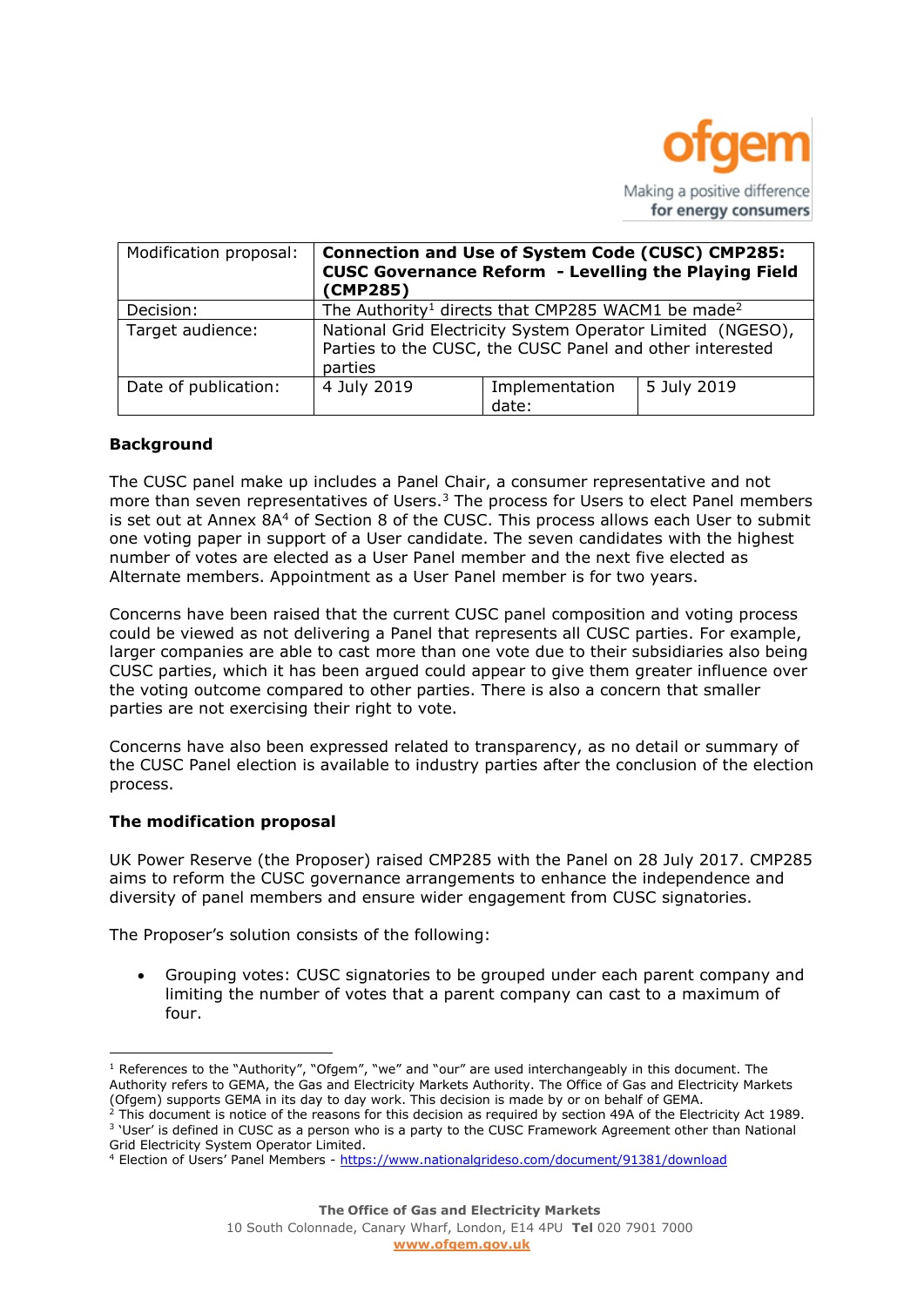- Transparency: publish business interests of Panel election candidates and members and the outcome of CUSC Panel Elections for greater transparency.
- Consecutive terms: limit consecutive terms to two so that User Panel members can only be appointed for a total of four years.
- Independence: introduce and appoint two, remunerated, independent members to fill any perceived knowledge or experience gaps in the CUSC panel membership following a CUSC Panel election. This would also result in a change to the panel composition of five User elected Panel members plus two independent members compared to the current seven elected members.
- Alternatives: codify the informal rota of panel member Alternates.

The Proposer considers that engagement by smaller or new CUSC parties will be improved because of CMP285 as their votes will count towards a greater percentage of the overall total compared to current arrangements. The Proposer's view is that small or new parties to the CUSC will participate more in the election process if they believe their vote will affect the outcome of the election. They also consider that the modification would give potential for greater diversity of backgrounds on the CUSC Panel and that this will increase interest, confidence and perceived independence of the Panel. The Proposer also considers this change will align the CUSC with, in its view, some of the best practices within the governance of the Balancing and Settlement Code.

The Proposer's view is that the outcome of the panel election vote should be published by the CUSC code administrator to improve transparency. To further enhance transparency candidates for User Panel members must provide, among other things, a declaration of shares they own in any CUSC party or CUSC parties of a total aggregate value of over £10k. 5

Further, limiting the tenure of a User Panel member to two consecutive terms (i.e. a total of four years) should, in the Proposer's view, result in greater panel diversity and build a greater base of industry expertise by having a wider group of individuals with experience of serving on the CUSC Panel.

It is the view of the Proposer that two independent Panel members could be appointed following the CUSC Panel election, if needed, to fill any knowledge gaps. The Proposer intends National Grid Electricity System Operator would be responsible for appointing the independent members and that the two independent members are remunerated.

The Proposer believes that the informal alternate panel member rota system has merit and should be formalised into the text of the Code.

### **Workgroup Alternative Code Modifications (WACMs)**

There were originally eleven WACMs put forward through the workgroup process. On 25 October 2018, the Proposer and Workgroup discussions led to reducing the eleven WACMs to six plus the Proposer's original modification. The six WACMs comprise a combination of the elements that make up the original modification. The six WACMs are as follows:

WACM 1: Grouping votes, alternates, and transparency proposals. WACM 2: Grouping votes, independents, alternates and transparency proposals. WACM 3: Independents, alternates and transparency proposals.

 $\overline{a}$ 

 $5$  As per paragraph 8.3.4(e) of draft legal text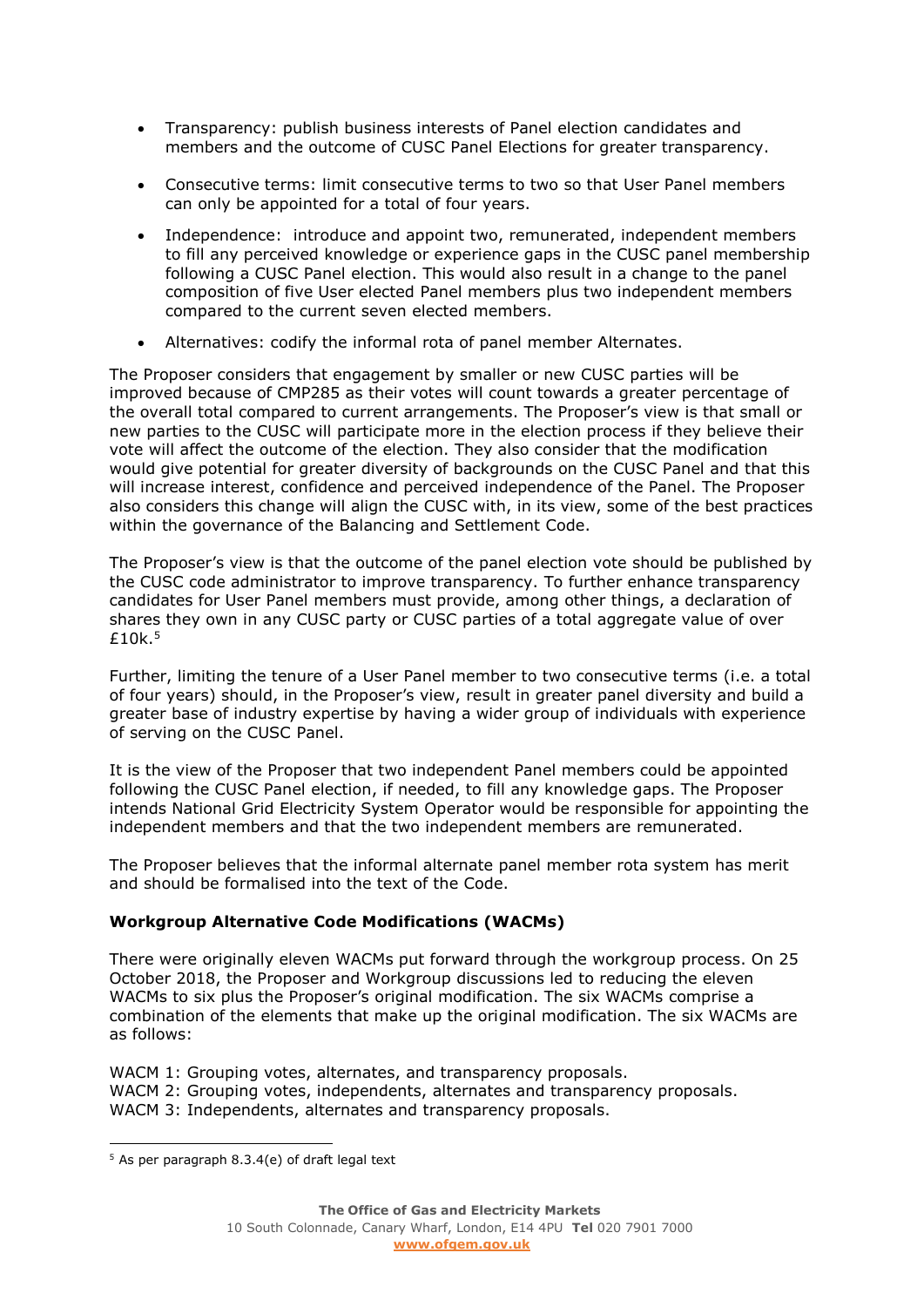WACM 4: Independents, consecutive terms, alternates, and transparency proposals. WACM 5: Grouping votes, consecutive terms, alternates, transparency proposals. WACM 6: Alternates and transparency proposals. 6

The Final Modification Report (FMR) for CMP285 was submitted to us on 12 March 2019. On 17 April 2019 (our April letter), we directed that the CMP285 Final Modification Report (FMR) should be revised and resubmitted to us, following further clarification and explanation on the individual elements of the modification. 7

### **CUSC Panel<sup>8</sup> recommendation**

A special CUSC Panel meeting was held on 17 May 2019 to consider the revised FMR. At this meeting a vote was taken as to whether the Original and WACMs better facilitate the relevant objectives.

The Panel unanimously considered that WACM6 better facilitates the applicable CUSC objectives, and a majority considered that WACM1 also better facilitated the applicable CUSC objectives. The other options (the Original proposal, WACMs 2, 3, 4 and 5) all received support from a minority of the Panel.

In voting on which they considered to be the best option, one Panel member was in favour of the Original, two for each of WACM 1 and WACM 2 and four members were in favour of WACM 6. The Panel members' views are set out in detail in the FMR.

### **Our decision**

We have considered the issues raised by the modification proposal, WACMs 1-6 and the FMR. We have considered and taken into account the responses to the industry consultations on the modification proposal, which are attached to the FMR<sup>9</sup>. We have concluded that:

- implementation of WACM1 and WACM6 would better facilitate the achievement of the applicable objectives of the CUSC;  $^{10}$
- WACM1 will best facilitate the achievement of the applicable objectives of the CUSC; and
- directing that CMP285 WACM1 be made is consistent with our principal objective and statutory duties. 11

### **Reasons for our decision**

We consider WACM1 to best facilitate CUSC objective (d) and have a neutral impact on the other objectives.

 $6$  WACM 6 was raised by EDF Energy Limited and was originally the  $11<sup>th</sup>$  alternative before the Proposer decided to withdraw four of his ten alternatives and renumber the remaining alternatives.

<sup>7</sup> https://www.ofgem.gov.uk/publications-and-updates/authoritys-decision-send-back-cusc-modificationproposal-cmp285

 $8$  The CUSC Panel is established and constituted from time to time pursuant to and in accordance with section 8 of the CUSC.

<sup>9</sup> CUSC modification proposals, modification reports and representations can be viewed on NGESO's website at: <https://www.nationalgrideso.com/codes/connection-and-use-system-code-cusc>

 $10$  As set out in Standard Condition C10(1) of the electricity Transmission Licence, see:

[https://epr.ofgem.gov.uk//Content/Documents/Electricity%20transmission%20full%20set%20of%20consolidat](https://epr.ofgem.gov.uk/Content/Documents/Electricity%20transmission%20full%20set%20of%20consolidated%20standard%20licence%20conditions%20-%20Current%20Version.pdf) [ed%20standard%20licence%20conditions%20-%20Current%20Version.pdf](https://epr.ofgem.gov.uk/Content/Documents/Electricity%20transmission%20full%20set%20of%20consolidated%20standard%20licence%20conditions%20-%20Current%20Version.pdf)

<sup>&</sup>lt;sup>11</sup> The Authority's statutory duties are wider than matters which the Panel must take into consideration and are detailed mainly in the Electricity Act 1989 as amended.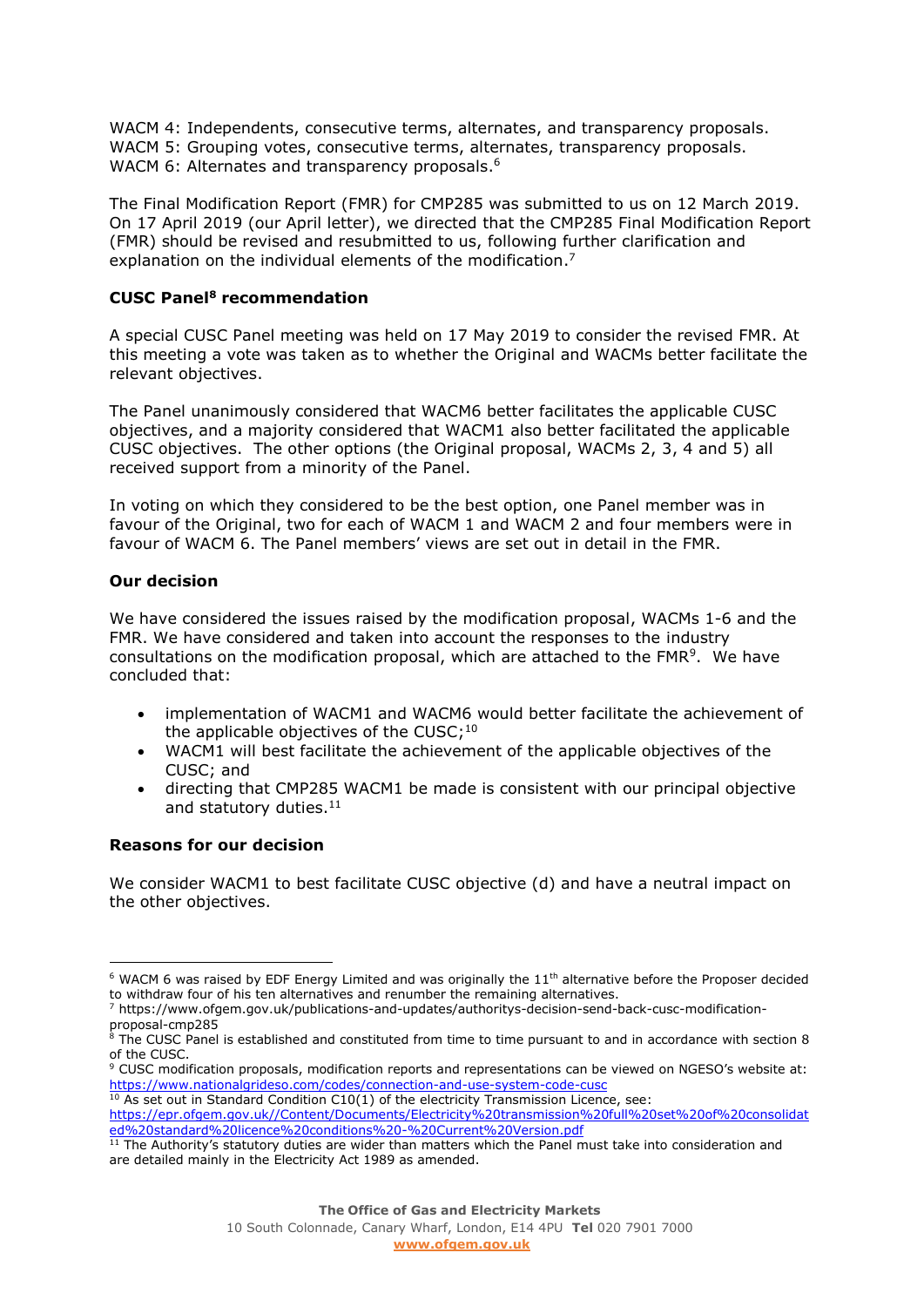#### *(d) promoting efficiency in the implementation and administration of the CUSC arrangements*

We consider that publication of panel election outcomes should increase transparency in the CUSC panel election process. Opening the outcome of the election to scrutiny may encourage participation in the election process as it should allow Users to better understand the effect of any vote they cast. For this reason, we consider this proposal better facilitates this objective.

Publishing information on CUSC panel candidates, setting out their interests in CUSC parties (and other interests), should allow Users to make more informed voting decisions. However, we expect the Code Administrator to provide clear guidance to potential panel User candidates about the information they are required to provide and how this information will be treated. We also expect the Code Administrator to monitor and keep under review if this requirement impacts the number and type of User that stands for election.

Codifying the informal alternate panel member rota system should improve efficiency in the implementation and administration of the CUSC by ensuring these arrangements are transparent. It should also mean that a larger number of Alternate members have the opportunity to attend Panel. We note that this proposal codifies the current working practice of the CUSC.

We have considered the proposal to introduce group voting to CUSC and have carefully taken into account the views of respondents and the CUSC Panel. Overall, we agree that the proposal should better facilitate this objective. Limiting the number of votes of a company group to a maximum of four may encourage more CUSC parties to participate in the process. Given the evidence of the low-level of participation by CUSC parties in the election process presented in the FMR, we consider that changing the voting process may re-engage CUSC users and by reducing the overall number of votes cast may allow them to more clearly recognise the impact of their vote or votes on the outcome of the election. This proposal alongside publication of the outcome of the election may increase CUSC User participation.

We consider we have not been provided sufficient evidence to demonstrate that the proposals to limit consecutive terms would better facilitate this objective. Whilst we recognise the aim is to achieve greater panel diversity and to build a greater base of industry expertise by having a wider group of individuals, we also note that limiting the number of terms that a panel member can serve on the Panel could create a risk of not having sufficient Panel nominations for Users to vote on. We also note that this proposal would restrict the possible candidates that CUSC parties may choose to vote for.

We do not consider the proposal to appoint two independent members would better facilitate this objective compared to the current CUSC arrangements. We note that the CUSC includes provisions that allow the Authority to appoint a further CUSC panel member where, in our opinion, there is a class or category of person who have interests in respect of the CUSC but whose interests are not reflected in the composition of the CUSC Panel.<sup>12</sup> We note the comments by respondents to the CA consultation that the appointment of independent members to the CUSC would increase costs in the administration of these arrangements and we share these concerns. Given that we may appoint a further member, we do not consider that this proposal will better facilitate this objective. We also note CUSC panel members are required to act impartially.<sup>13</sup> This

<sup>&</sup>lt;sup>12</sup> Section 8.4.3 of CUSC

 $13$  Section 8.3.4 (a)(i) of CUSC.